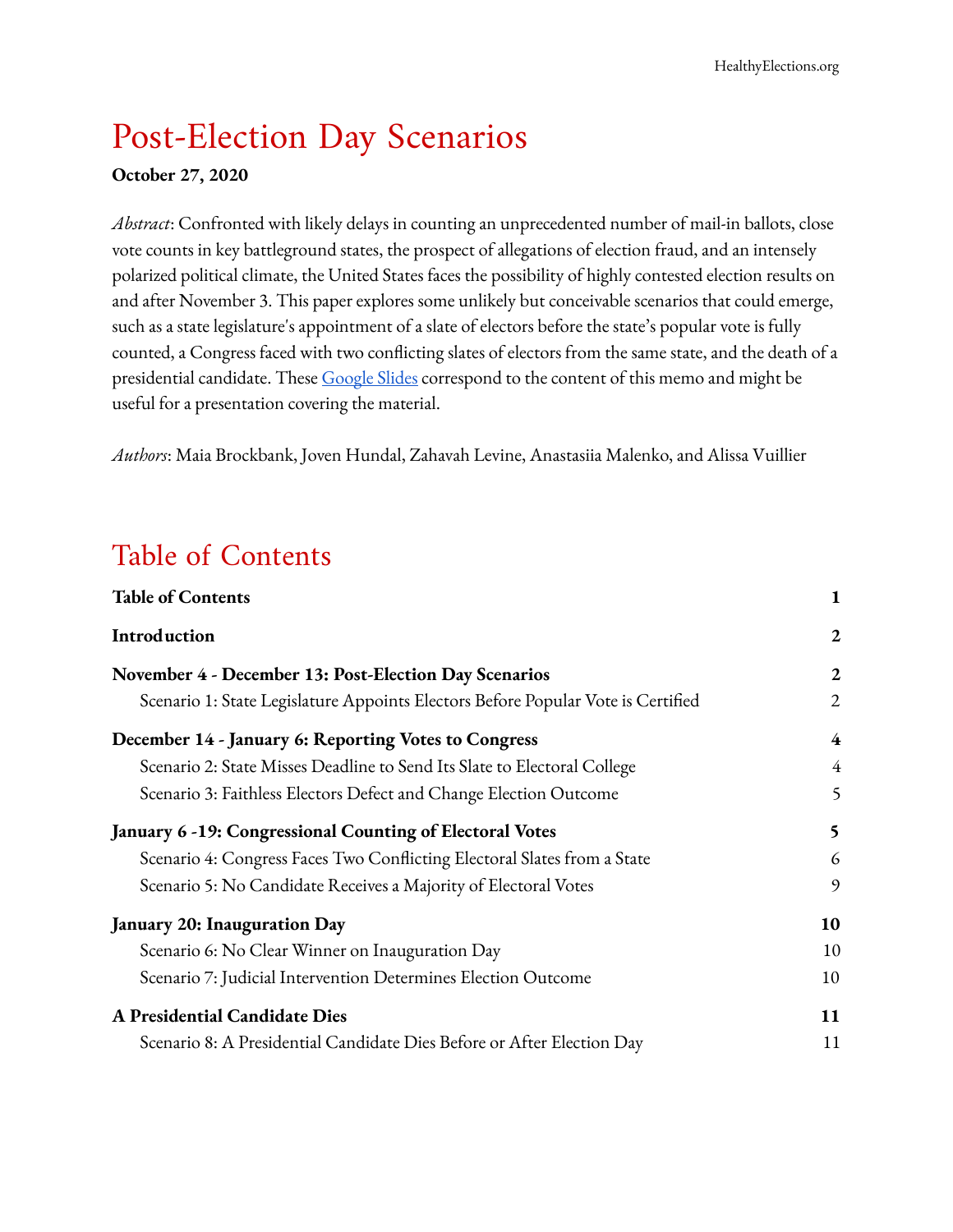# <span id="page-1-0"></span>Introduction

The 2020 presidential election has already emerged as one of the most hotly contested in American history. Both campaigns speak in existential terms in describing the stakes. Voters seem to agree, as considerably higher turnout is expected as compared to four years ago, even in the face of a worsening pandemic. Because of the pandemic, record numbers of voters (roughly half of overall turnout) will be casting mail ballots, requiring additional time to process and reach a final count. Polling in the final week of the election indicates close races in several key battleground states. If late-counting states prove determinative in producing a winner of the Electoral College, litigation may perhaps follow. This paper explores some of the unlikely but conceivable scenarios that could develop from a close and highly contested election and examines the guidance available to resolve these dilemmas under the primary legal authorities of the Electoral Count Act and the U.S. Constitution.

## <span id="page-1-1"></span>November 4 - December 13: Post-Election Day Scenarios

### <span id="page-1-2"></span>Scenario 1: State Legislature Appoints Electors Before Popular Vote is Certified

For presidential elections, many voters understand that the winner of the popular vote in each state will be awarded the state's electoral votes, and that the electoral votes from all states ultimately decide who becomes president. What fewer voters understand, however, is that there is some wiggle room under federal law for a state legislature to send to the Electoral College a slate of electors to support a candidate who has *not* won the state's popular vote.

The process of choosing a president through the vote of "a number of Electors" was established by <u>Article II of the U.S. [Constitution](https://www.archives.gov/founding-docs/constitution-transcript#toc-article-ii-)</u> and is further governed by the 12th [Amendment](https://www.archives.gov/electoral-college/provisions#A12) and certain federal laws, most importantly, the Electoral Count Act of 1887, codified as  $\overline{\text{Title 3 U.S. Code}}$  $\overline{\text{Title 3 U.S. Code}}$  $\overline{\text{Title 3 U.S. Code}}$ [Chapter](https://www.govinfo.gov/content/pkg/USCODE-2011-title3/html/USCODE-2011-title3.htm) 1. Article II of the U.S. Constitution provides that "Each State shall appoint, in such Manner as the Legislature thereof may direct, a Number of Electors, equal to the whole Number of Senators and Representatives to which the State may be entitled in the Congress." Thus, the U.S. Constitution grants state legislatures the power to appoint electors. Although most states have adopted state constitutions or statutes that require the state to appoint electors consistent with the popular vote in the state, which is typically certified by the state's governor, it is unclear the extent to which such state law provisions are binding or enforceable under federal law if a state legislature submits a slate of electors under a process that is arguably inconsistent with state law.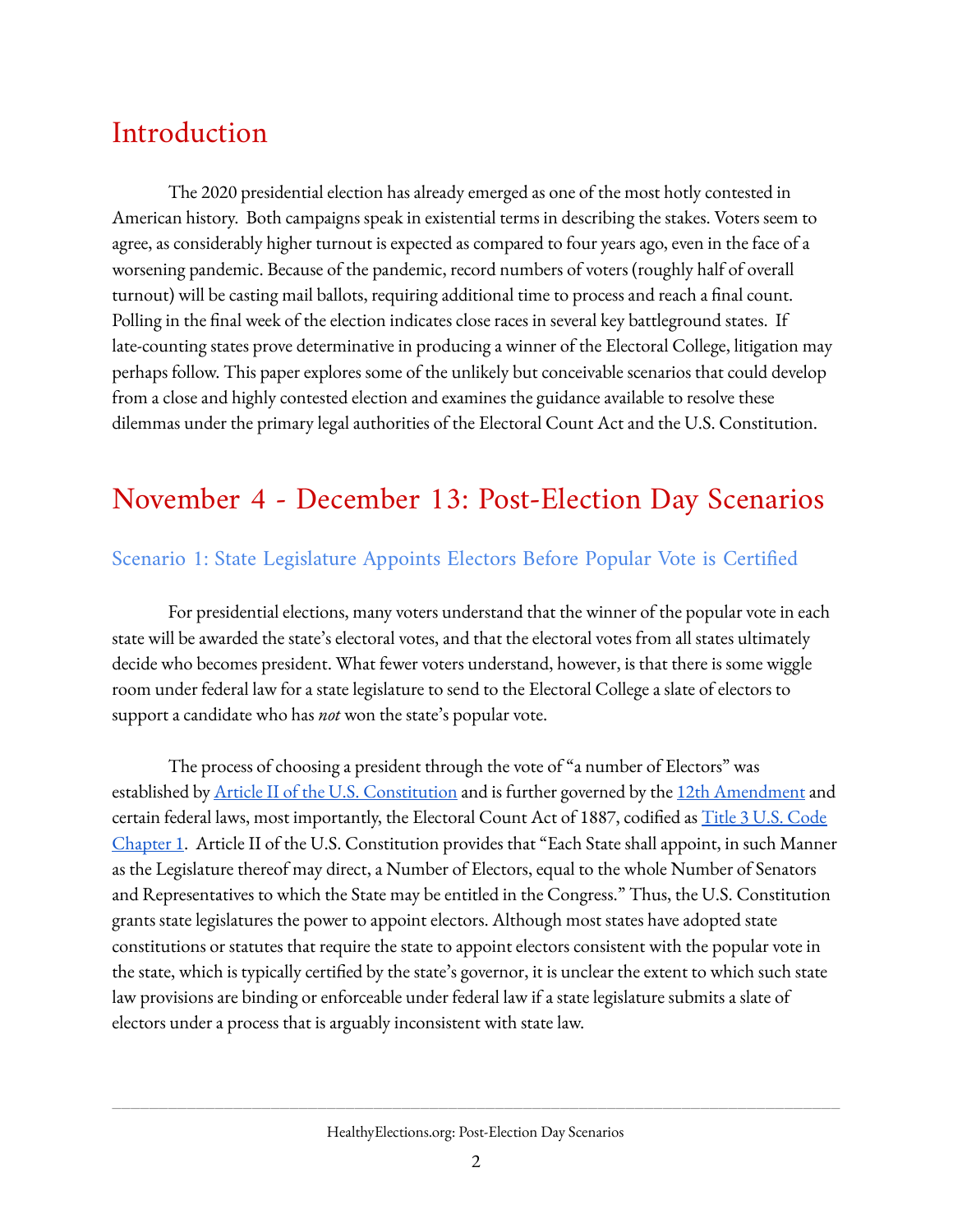However, there are circumstances under which a state legislature may be motivated to send a slate of electors before there is an opportunity for state to determine the results of the popular vote count. An important **[provision](https://www.govinfo.gov/content/pkg/USCODE-2011-title3/html/USCODE-2011-title3-chap1-sec5.htm)** of the ECA, known as the "safe harbor," provides that if, at least six days before the Electoral College voting date, a state has resolved "any controversy" concerning the selection of its electors and has also, by then, chosen its electors, that slate of electors shall be accepted by Congress as "conclusive" and shall "govern in the counting of electoral votes...." This is the ECA text (3 U.S.C. [Section](https://www.govinfo.gov/content/pkg/USCODE-2011-title3/html/USCODE-2011-title3.htm) 5):

### *§5. Determination of controversy as to appointment of electors*

*If any State shall have provided, by laws enacted prior to the day fixed for the appointment of the electors, for its final determination of any controversy or contest concerning the appointment of all or any of the electors of such State, by judicial or other methods or procedures, and such determination shall have been made at least six days before the time fixed for the meeting of the electors, such determination made pursuant to* such law so existing on said day,  $\dots$  shall be conclusive, and shall govern in the counting of *the electoral votes as provided in the Constitution, and as hereinafter regulated, so far as the ascertainment of the electors appointed by such State is concerned.*

Thus, submitting a slate of electors by the safe harbor deadline in compliance with the associated requirements affords a state meaningful protection against the possibility that congress will reassess the validity of the slate it submits.

The [Electoral](https://www.law.cornell.edu/uscode/text/3/7) Count Act (ECA) instructs the electors from each state and the District of Columbia to meet in their respective states and cast their votes for president on the first Monday after the second Wednesday in December. This year, the meeting of the Electoral College falls on December 14, 2020.

That means that for 2020, the "safe harbor" deadline is December 8. If the state has resolved "any controversy or contest" concerning the appointment of its electors and appointed a slate by December 8, that slate "shall govern." This can be a particularly helpful advantage in the event a state submits another slate after the safe harbor deadline. To ensure safe harbor protections, however, the slate must be submitted under the state law in existence on November 3.

One possible scenario is that a state legislature appoints a slate of electors before the result of the popular vote is known. This becomes more likely in the event the vote count process drags on and approaches the December 14 meeting of the electors. It is possible that one or more states may need weeks after Election Day to determine who won the popular vote in their state, due to the time needed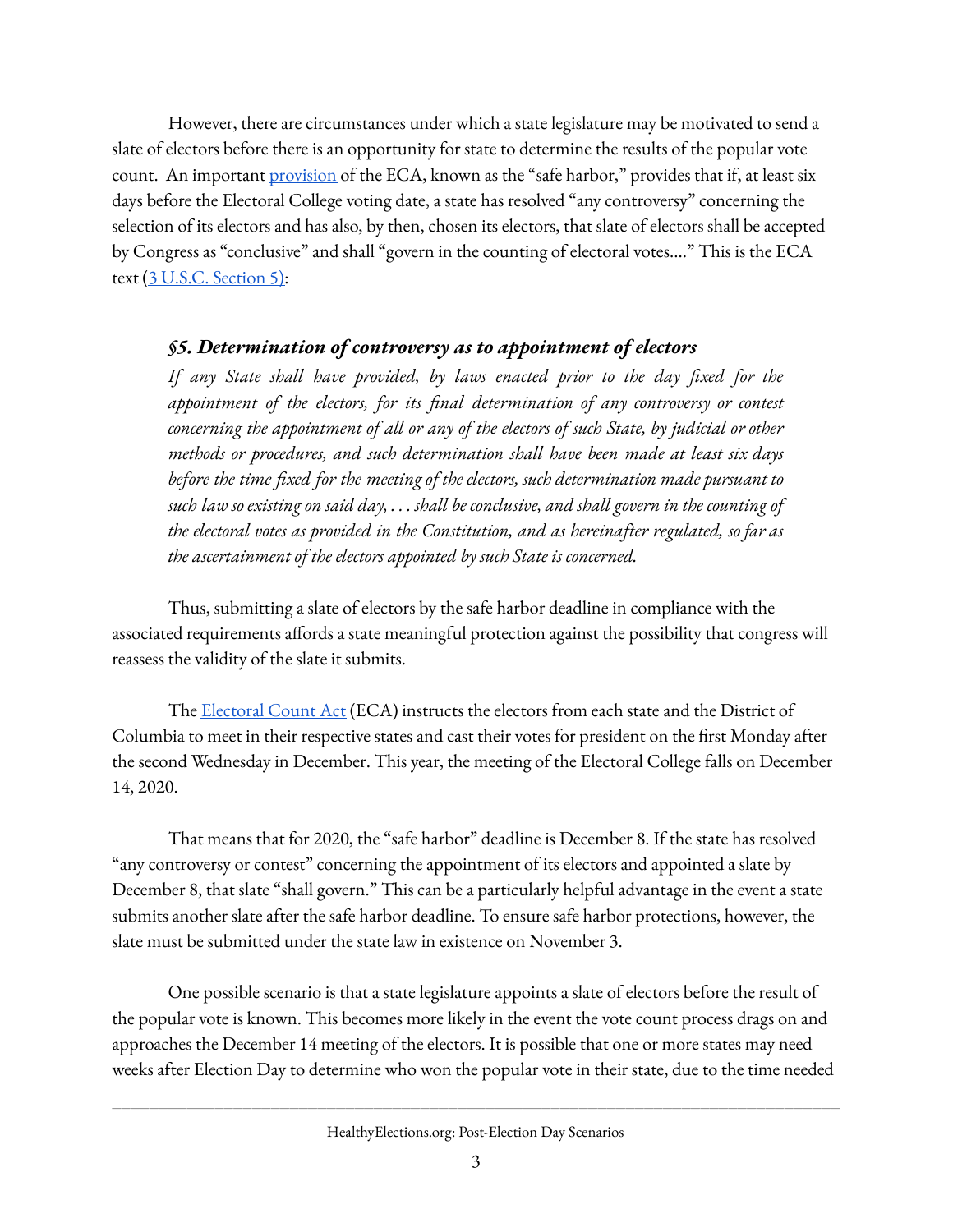to count an unprecedented number of mail votes and, potentially, to resolve legal challenges surrounding that process. If a state misses the December 8 Safe Harbor, and the December 14 meeting of the Electoral College is approaching without a conclusive vote tally, it is possible to imagine that before the legislators know for whom the people have voted, the state legislature might vote to appoint a slate of electors to meet the December 14th deadline. And if a legislature takes such a route, it is reasonable to expect it will choose electors to support the presidential candidate who is from the same political party as the state legislature's majority. In an interview with The Atlantic [magazine](https://www.theatlantic.com/magazine/archive/2020/11/what-if-trump-refuses-concede/616424/)*[,](https://www.theatlantic.com/magazine/archive/2020/11/what-if-trump-refuses-concede/616424/)* the Pennsylvania Republican Party chairman acknowledged discussing that option with the Trump national campaign. Such a scenario would likely undermine the perceived legitimacy of the election results and could weaken faith in our nation's democracy.

## <span id="page-3-0"></span>December 14 - January 6: Reporting Votes to Congress

### <span id="page-3-1"></span>Scenario 2: State Misses Deadline to Send Its Slate to Electoral College

If a state fails to put forth a slate of electors by the December 8 deadline to claim the safe harbor, the slate will lose protection which would make it more likely to be validated by Congress. But if no slates have been submitted by the safe harbor date, the state would still have until December 14 the date of the meeting of the Electoral College — to put forth its slate. In some of the key battleground states, this additional time may be sufficient to finish counting the popular vote and to resolve any legal disputes.

But if it is not enough time, and a state fails to meet the December 14 deadline, the consequences could be more significant. According to Ohio State University Moritz College of Law Professor Edward "Ned" Foley, Congress is likely to ignore any electoral vote activities that happen in the states after December 14. This is because both the [Constitution](https://www.law.cornell.edu/constitution/articleii) and the ECA require that the Electors of every state meet on December 14 to cast their votes. The ECA (3 [USC](https://uscode.house.gov/view.xhtml?req=granuleid:USC-prelim-title3-section12&num=0&edition=prelim) §12) does, however, contemplate the possibility that a state might not have submitted a certificate to the federal government by that date, and instructs Congress, on the fourth Wednesday of December (which this year is December 23), to "request, by the most expeditious method available," that any delinquent state's secretary of state send to Congress the certificate and list of electors by registered mail "immediately."

The [ECA](https://www.law.cornell.edu/uscode/text/3/15) directs Congress to convene in a Joint Session on January 6 and count the electoral votes. If a state has failed to submit its slate by a date Congress is willing to accept, Congress will have to agree on how to satisfy the Constitution's requirement that the winning presidential candidate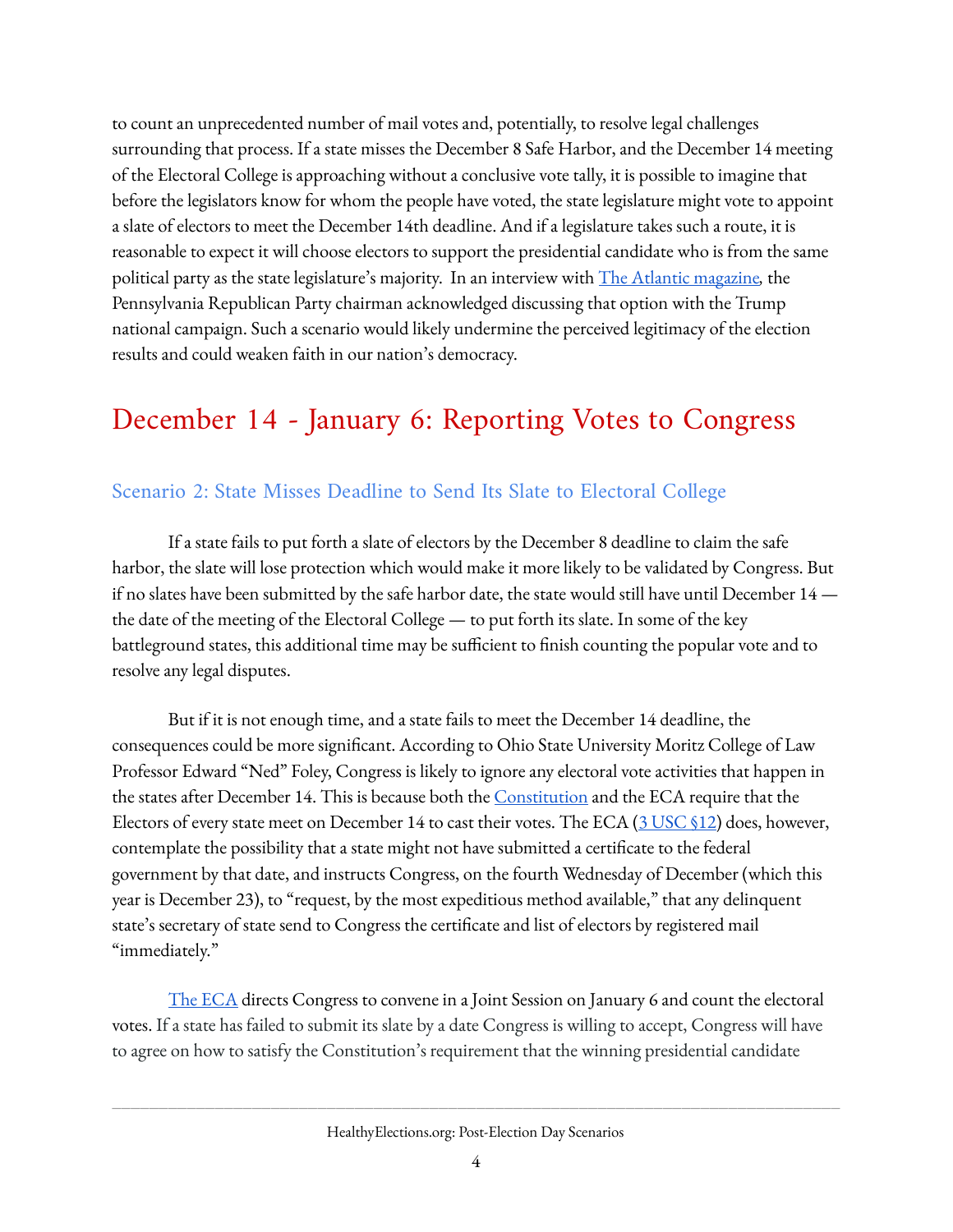receive a "majority of the whole number of Electors appointed." (U. S. Const. art. II, § 1). With 538 electoral votes, a majority is 270. But if fewer than 538 electors have been validated, the law is not clear as to whether a winner still needs 270 votes or just a majority of the reduced total number of electors.

### <span id="page-4-0"></span>Scenario 3: Faithless Electors Defect and Change Election Outcome

Another potential complication for the Electoral College is the possibility of "faithless electors"—electors who cast their votes for a candidate other than the one to whom they are pledged. Imagine, for example, that one presidential candidate has won the popular vote and the other candidate appears poised to win the Electoral College vote. But when the Electoral College meets on December 14, some number of electors pledged to the candidate poised to win the electoral vote cast their votes instead for the candidate who won the popular vote.

Such Electoral College "defections" are not unprecedented, though in most elections they have involved only one elector at a time. In 1808, there were six so-called "faithless electors," and in 2016, there was a record number of seven. In none of these elections did the defections change the outcome of the election. [Reasons](https://www.politico.com/story/2016/12/electoral-college-electors-232836) given for the 2016 defections included support for party candidates that did not make it to the general election (such as Bernie Sanders and John Kasich) and an attempt to block the election of Donald Trump.

A July 2020 U.S. Supreme Court [decision](https://www.supremecourt.gov/opinions/19pdf/19-465_i425.pdf) affirmed that states have the power to pass laws that require their electors to vote for the candidate they promised to support when they were nominated as an elector. Some [states](https://www.fairvote.org/faithless_elector_state_laws) have exercised the power to control their electors by passing laws imposing penalties on faithless electors. In North [Carolina](https://law.justia.com/codes/north-carolina/2010/chapter163/article18/section163-212), defection is punishable by a [\\$500-1000](https://casetext.com/statute/oklahoma-statutes/title-26-elections/26-10-109-penalty) penalty, cancelation of the elector's vote, and replacement of the elector. In <u>[Michigan](https://www.legislature.mi.gov/(S(wngyymu5fnpwdzwbpjml11q4))/mileg.aspx?page=GetObject&objectname=mcl-168-47)</u>, there is no penalty, but the vote cast by the faithless elector is cancelled and the elector is replaced. Other swing states, such as Wisconsin, Florida, and [Pennsylvania,](https://www.post-gazette.com/opinion/editorials/2020/01/30/Faithless-electors-Votes-should-be-in-accord-with-state-laws/stories/202001250019) have no punishment for faithless electors and count their votes as cast.

# <span id="page-4-1"></span>January 6 -19: Congressional Counting of Electoral Votes

Typically, after the popular vote in a state has been counted and the winner of the presidential race in that state determined, the slate of electors pledged to that candidate meets on December 14 and casts its votes. [Section](https://www.law.cornell.edu/uscode/text/3/6) 6 of the ECA calls for the governor to send a certificate to the Archivist indicating who the state's electors are and to provide certificates to the electors for conveying their votes to Congress. The electors indicate their votes on these certificates and deliver them to the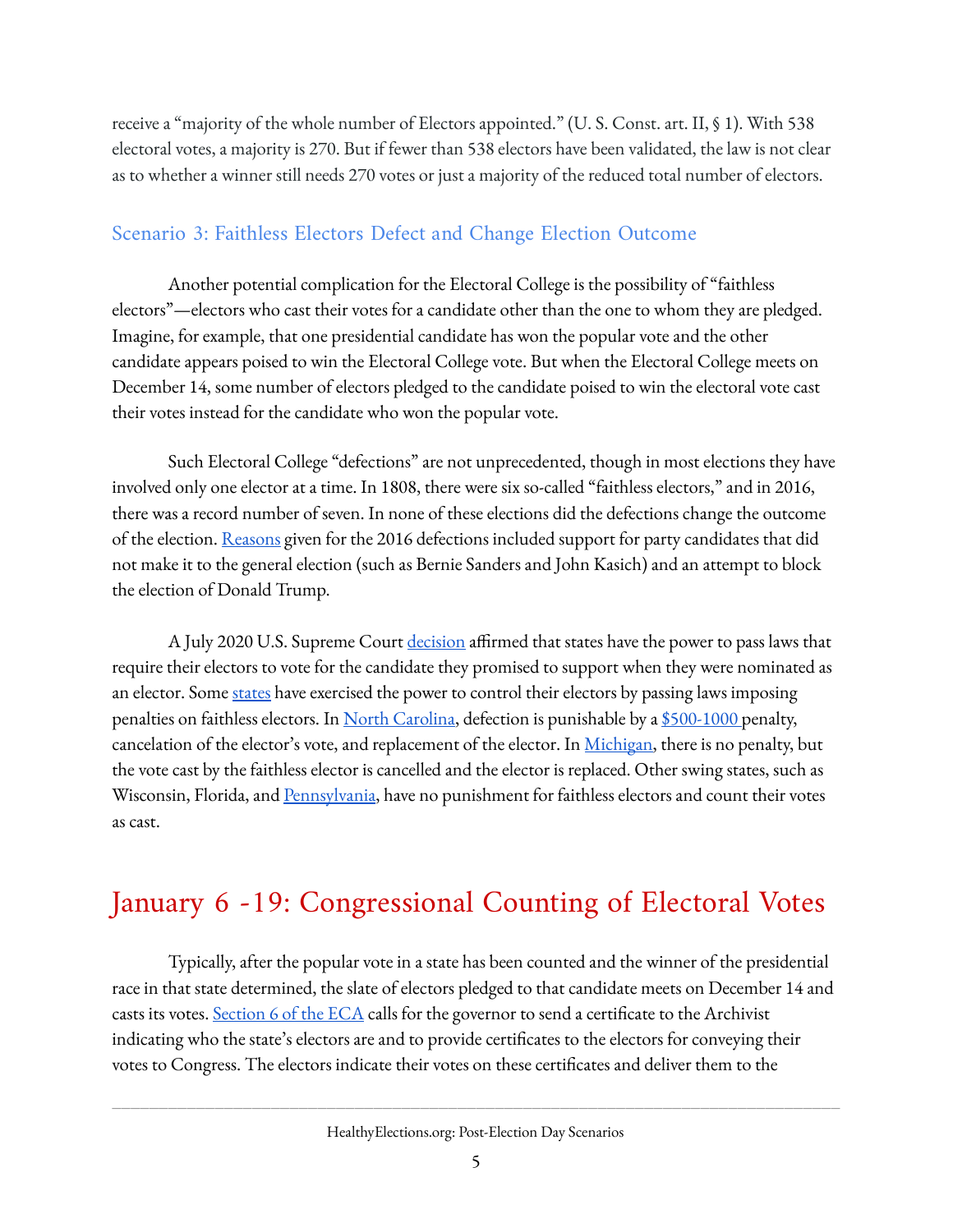President of the Senate. On January 6, at 1 pm, Congress opens those certificates and counts those votes. But what happens if a state sends more than one certificate of votes?

### <span id="page-5-0"></span>Scenario 4: Congress Faces Two Conflicting Electoral Slates from a State

There are numerous ways in which Congress may find itself facing conflicting slates of electors for its January 6 meeting. The most widely discussed of these possibilities is that the governor of a state certifies one electoral slate and the state legislature certifies another. For example, if a state has not counted its popular vote by the safe harbor deadline of December 8, the legislature might decide to certify a slate of electors in order to meet the safe harbor deadline. The governor, in reaction, might submit a certificate for an alternate slate which he or she believes will reflect the actual popular vote count. Of the six battleground states for the 2020 election, all have Republican-controlled legislatures, and four have Democratic governors (Michigan, North Carolina, Pennsylvania, and Wisconsin). Any of these governors could use their power to certify a different, conflicting slate of electors from the slate certified by the state legislature. In this scenario, the state would put forth two different slates of electors—one from the Democratic governor and one from the Republican legislature.

There is also the possibility that a state's governor could certify two different slates at different times, or that the governor could certify one slate and the state Secretary of State validate another. The sources of these conflicting slates are relevant to how Congress determines which to validate. [Section](https://www.law.cornell.edu/uscode/text/3/15) 15 of the [Electoral](https://www.law.cornell.edu/uscode/text/3/15) Count Act requires the President of the Senate to open "all the certificates and papers purporting to be certificates of the electoral votes." But Section 15 of the ECA also states that if the House and Senate cannot agree on which slate to accept, "the votes of the electors whose appointment shall have been certified by the executive of the state, under the seal thereof, shall be counted."

### **Legal Authority and Context**

In accordance with Section 15 of the Electoral Count Act, after the electors have delivered their certificates of vote to the President of the Senate, Congress meets in a joint session on January 6 at 1:00 pm to count them. The event takes place in the House chamber and, as President of the Senate, the Vice President of the United States serves as the Presiding Officer. The ECA specifies that each state's electoral certificate is "opened by the President of the Senate" and handed to four tellers—two elected by the House and two elected by the Senate. The certificates are taken one state at a time, in alphabetical order. The President of the Senate then announces the certificates and "call for objections, if any."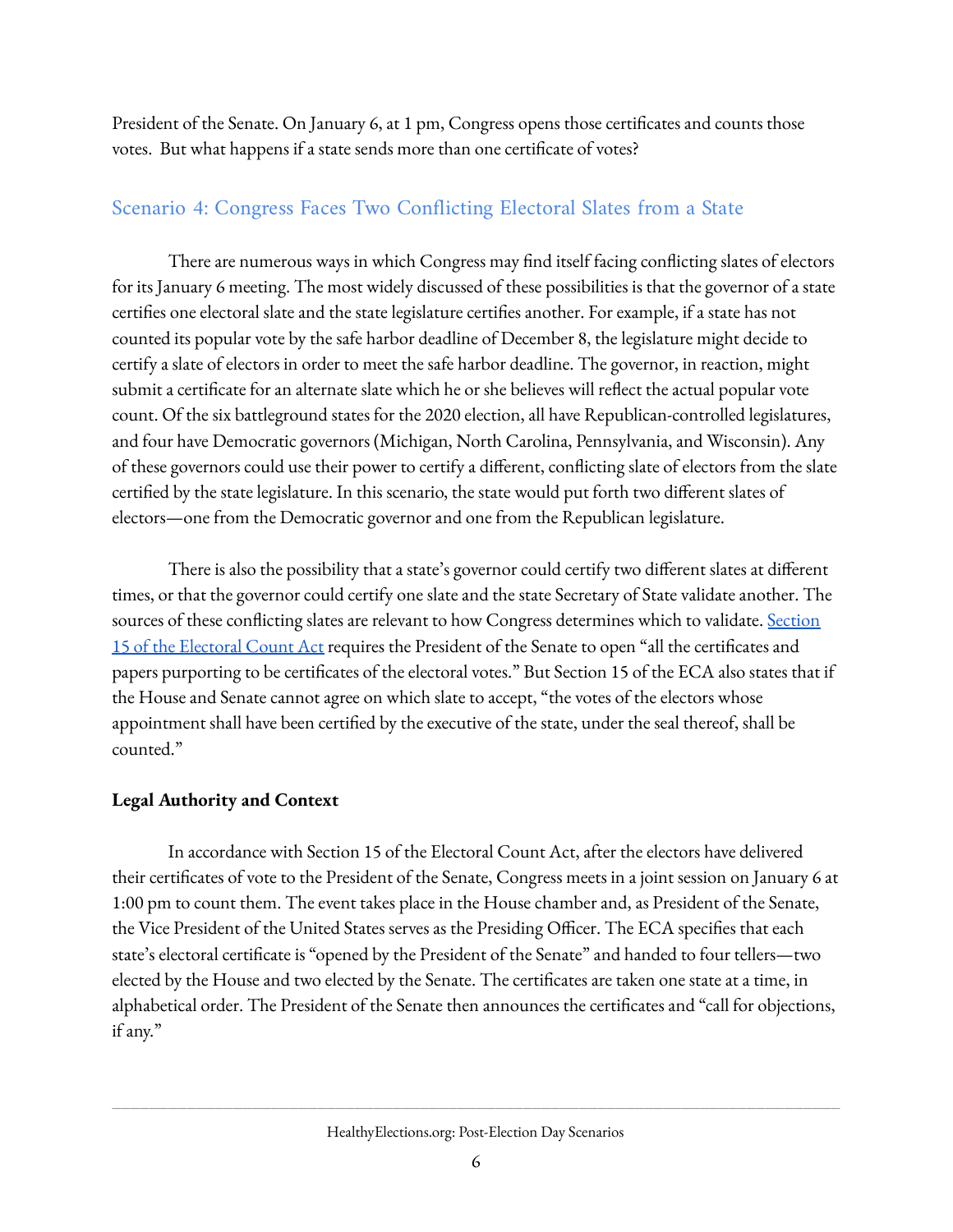Scholars have different interpretations of the role the ECA gives to the President of the Senate. Many scholars, including Foley, view the President of the Senate's role to be merely ceremonial, particularly in light of the overall intention of the ECA to weaken Congressional power in selecting electors. But some scholars who support a kind of textualist theory of interpretation, similar to that advocated by Justice Scalia, contend that the President of the Senate has the authority to announce which of two conflicting submissions has Safe Harbor status in his judgment, forcing *both* chambers, voting separately, to overrule his determination.

If there is an objection, [Section](https://www.law.cornell.edu/uscode/text/3/15) 15 of the ECA requires that one member from the House and one from the Senate submit that objection in writing and that the opening of the electoral certificates is suspended while the House and Senate retreat to their separate chambers to discuss and decide which slate should be counted. [Section](https://www.law.cornell.edu/uscode/text/3/15) 15 of the ECA prohibits Congress from proceeding to the next state until "objections previously made" have been "finally disposed of." If both chambers agree on which slate to verify, the agreed upon slate will be verified and counted.

But if the chambers disagree, matters get complicated, and if the two chambers are led by different parties, the likelihood of disagreement increases. For 2021, a new Congress will be seated on January 3, and there is always the possibility that both chambers will be controlled by the same party. However, in the event that Republicans continue to hold the majority in the Senate and Democrats in the House, the potential conflicts over how the Electoral Count Act applies here could be difficult to resolve. This makes the ability of a state to submit its electoral slate before the December 8 safe harbor deadline especially important.

If there is a dispute over a slate appointed by the safe harbor deadline, or if more than one slate is appointed by the deadline, and if the House and Senate "disagree" over which slate to count, Section 15 of the [ECA](https://www.law.cornell.edu/uscode/text/3/15) states, "the votes of the electors whose appointment shall have been certified by the executive of the state, under the seal thereof, shall be counted." This section gives preference to the slate signed by the state's governor.

But, Section 15 of the ECA *also* states that, if only one of two or more conflicting slates meets the safe harbor deadline, that slate will govern. A difficult scenario arises where the slate submitted by the safe harbor deadline is *not* the one certified by the governor, and the slate submitted *after* the safe harbor *is* certified by the governor and based on the result of the popular vote count. Given the intensity of this election and its potential for a close outcome and a delay in counting mail-in votes, many would likely argue that the electoral slate submitted *after* the safe harbor deadline is the more accurate reflection of the popular vote in that state, and therefore the one that should count. But the ECA suggests preference in this case goes to the slate submitted before the safe harbor deadline.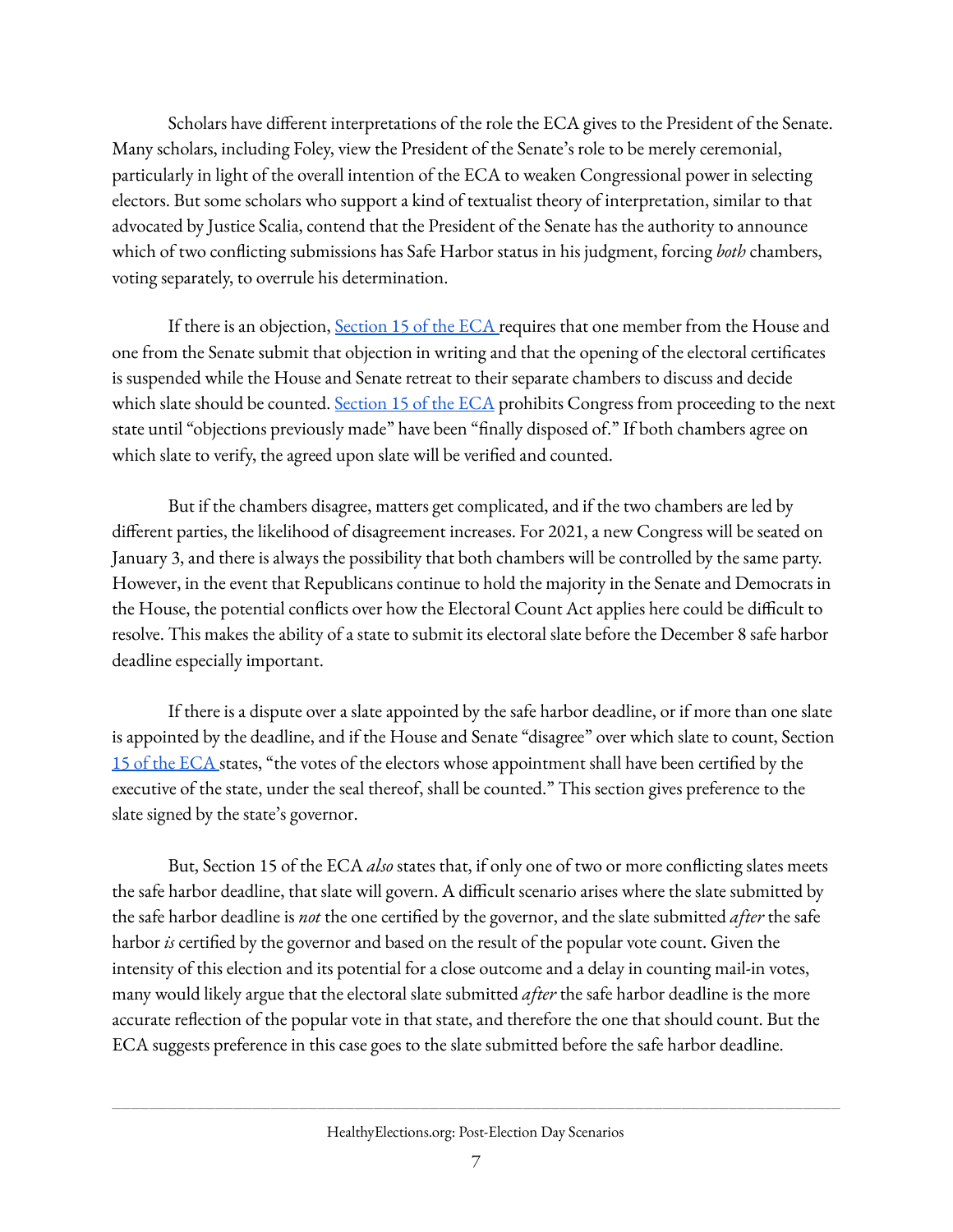And what if both slates were submitted by the safe harbor deadline? One [prominent](https://papers.ssrn.com/sol3/papers.cfm?abstract_id=3446021) legal [interpretation](https://papers.ssrn.com/sol3/papers.cfm?abstract_id=3446021), supported by Professor Foley and other legal scholars, relies on Section 15 of the ECA that states, if a state submits multiple electoral slates and both meet the safe harbor deadline, the slate submitted by the governor, the chief officer of the state, should prevail. This will almost certainly be the argument put forward by the party whose presidential candidate is favored by the governor's slate. But some scholars have posited alternative interpretations of how the ECA directs Congress to select among competing slates. One such alternative [interpretation](https://heinonline.org/HOL/LandingPage?handle=hein.journals/dlr65&div=36&id=&page=) contends that a governor's signature does not render one slate of electors as superior to any other. Under this interpretation, if two or more slates are submitted, then all of them must be thrown out. In this scenario, Congress would again face the question of what is the denominator when determining how many electors constitute "a majority"—is it 270? Or is it a majority of 538 minus the number of electors from any state that has not submitted a slate or has had their slate invalidated? And still another scholar, John Fortier, director of governmental studies at the Bipartisan Policy Center, has suggested that Congress might choose to prioritize the electoral slate submitted first or the one submitted by an authority which Congress deems most "official."

An allegation by Congress that a slate resulted from fraud presents yet another scenario that would be difficult to navigate. The ECA provides Congress with only brief and vague authority to reject a slate of electors if it believes that the slate is the result of fraudulent activities. Section 15 states that "the two Houses concurrently may reject the vote or votes when they agree that such vote or votes have not been so regularly given by electors whose appointment has been so certified." An accusation that an elector's vote was not "regularly given" implies the possibility that the vote was given for reasons of bribery, fraud, or corruption.

According to Foley,this provision is generally understood as pertaining to fraud in the vote of the electors themselves, as a consequence of bribery, for example, and is analytically different from fraud in the casting or counting of the popular vote, which determines the appointment of the electors. However, allegations of fraud could nonetheless come into play during the 2020 election. President Trump has repeatedly stated publicly that he believes the election is "rigged" and that the use of mail-in ballots is a "scam." If members of Congress were to attempt to disqualify electoral slates as fraudulent because the slates were chosen based on a vote count that included mail-in ballots, then the language of Section 15 of ECA would be the only guidance Congress has to refer to in seeking to address the claim.

Professor Foley [outlines](https://papers.ssrn.com/sol3/papers.cfm?abstract_id=3446021) a potential scenario where the Senate and House fail to agree on whether to verify a slate, due to fraud or any other cause of disagreement. In such scenario, the presiding officer of the joint session of Congress attempts to settle the impasse by unilaterally deciding the resolution of the dispute. The Speaker of the House, led by the opposing political party, moves to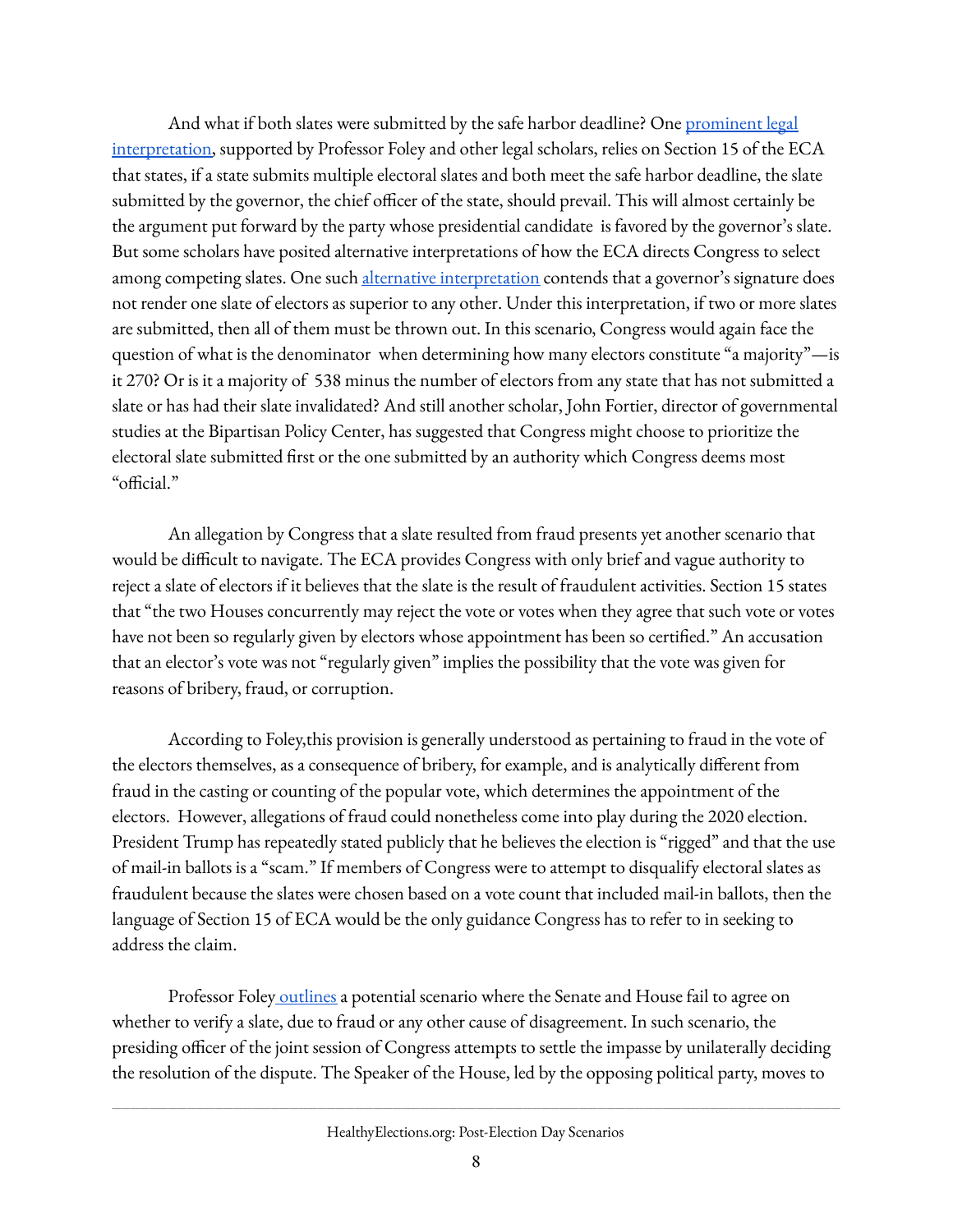block the presiding officer by expelling all Senators from the House chamber. In response, the presiding officer would likely attempt to reconvene the joint session in the Senate chambers. In that case, however, Democrats would likely refuse to participate, including their elected House tellers. The presiding officer would likely claim the disputed slate had been resolved by the participating congressmen (Republicans, in this scenario) so the counting could lawfully continue. The opposing party would likely claim that the disputed slate had not been properly resolved and that any claim of a final count is illegitimate because the ECA requires that each state's electoral certificate, after being opened by the President of the Senate, be handed to the four tellers—two elected by the House and two elected by the Senate, to tally the vote. The Democrats would argue that the absence of the house tellers invalidated the vote in the Senate.

Other developments could also induce chaos. It is possible, for example, that after extensive negotiations regarding two conflicting slates, the two chambers agree to throw out both slates. Congress would again face the dilemma of how to establish when a candidate has achieved "a majority of the electors," as outlined in the 12th Amendment. Are the electoral votes of the state whose slate has been thrown out subtracted from the 538 total, and whoever has the majority of that *smaller* number wins the presidency? Or must one candidate still win 270 votes in order to secure a winning majority? Without clear guidance in the ECA or the constitution, Congress may find there is no clear authority on how to proceed—leading to what will likely be an intensely partisan clash and a clamor for resolution outside Congress, such as in the courts.

### <span id="page-8-0"></span>Scenario 5: No Candidate Receives a Majority of Electoral Votes

Another contentious scenario that could develop on January 6 or in the lead up to Inauguration Day is if no candidate has secured a majority of electoral votes. The 12th Amendment explicitly requires the winning candidate for president receive a majority of "Electors appointed." But a close election could produce a tie in electoral votes, or a third party candidate could divide the votes such that no candidate can reach a majority. Or, a state's electors could be rejected and Congress concludes that the winning candidate must still secure a majority of 538 electoral votes.

The 12th Amendment provides that, "if no person shall have a majority," the U.S. House of Representatives is responsible for choosing the President through a special procedure in which each state delegation is given one vote. This procedure is sometimes referred to as the "contingent election procedure." The District of Columbia is not included as a state in this process. It is possible that the party with the majority of House *members* does not control the majority of *state delegations*. This is possible because large states, such as California with its 53 members, most of them Democrats, would have just one vote, the same as less populous states, such as Montana, with one member (a Republican). In the current House, for instance, Republicans control 26 state delegations and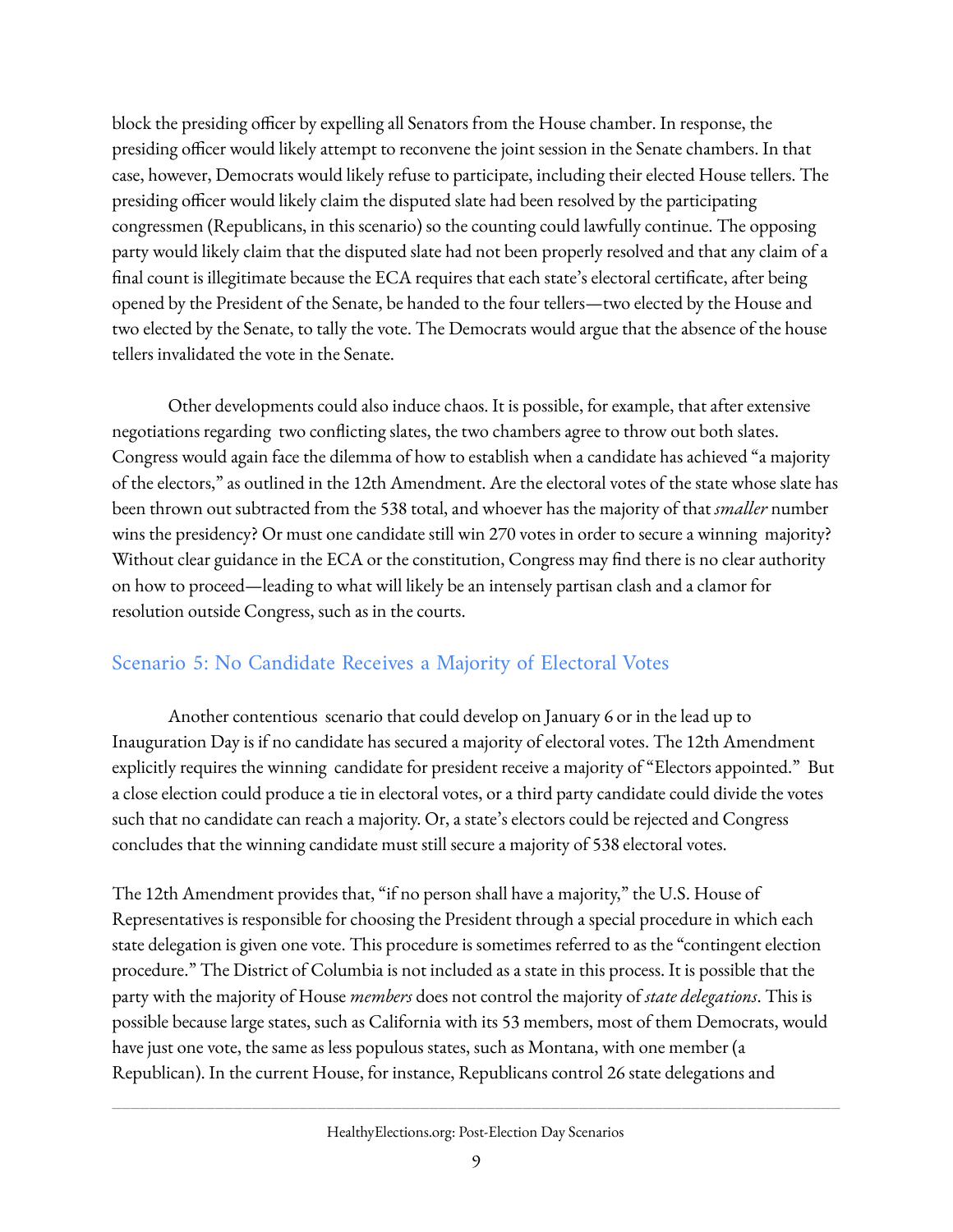Democrats control 23, with Pennsylvania's split 9-9. If this continues to be the case after the new Congress is seated on January 3, the Republicans would have the majority of votes in the House contingent election.

Additionally, under the contingent election procedure, the U.S. Senate is responsible for electing a Vice President, using the standard Senate vote process.

#### **Special House Vote Results in Tie**

One potential outcome of the contingent election procedures in the House is a 25 - 25 tie. In this situation, and assuming the Senate has successfully nominated a Vice President, *that* person, under the laws of succession, would become *acting* President until the House breaks its tie to determine a president. In such a scenario, however, one could imagine the minority party in the Senate refusing to show up in order to deny the required quorum to elect a Vice President. If that move was successful, the laws of succession would again call for the Speaker of the House to be certified to serve as the interim president. In this event the Speaker would need to resign both the Speakership and House membership.

# <span id="page-9-0"></span>January 20: Inauguration Day

## <span id="page-9-1"></span>Scenario 6: No Clear Winner on Inauguration Day

If the Electoral College has not confirmed an undisputed winner by inauguration day, the 20th Amendment to the Constitution and a 1947 <u>[law](https://www.loc.gov/law/help/statutes-at-large/80th-congress/session-1/c80s1ch264.pdf)</u> governing succession [call](https://cookpolitical.com/analysis/national/national-politics/six-scenarios-confusion-counting-2020-ballots-not-just-scary) for an acting president. In this instance,  $3 \text{ U.S. Code } $19 \text{ gives the Speaker of the House the opportunity to reign as Speaker and}$  $3 \text{ U.S. Code } $19 \text{ gives the Speaker of the House the opportunity to reign as Speaker and}$  $3 \text{ U.S. Code } $19 \text{ gives the Speaker of the House the opportunity to reign as Speaker and}$ assume the role of acting president.

A more difficult scenario ensues if each chamber of Congress declares a different candidate as the winner and both are poised for inauguration on January 20. Who gets sworn in and who does the military respond to as commander-in-chief? According to Foley, a judicial decree is more [likely](https://papers.ssrn.com/sol3/papers.cfm?abstract_id=3685392) in this case, as the practical urgency to determine the winner is obvious. A court determination would help the military decide who gets access to the nuclear codes and other institutions decide who to acknowledge as the chief executive officer of the nation.

## <span id="page-9-2"></span>Scenario 7: Judicial Intervention Determines Election Outcome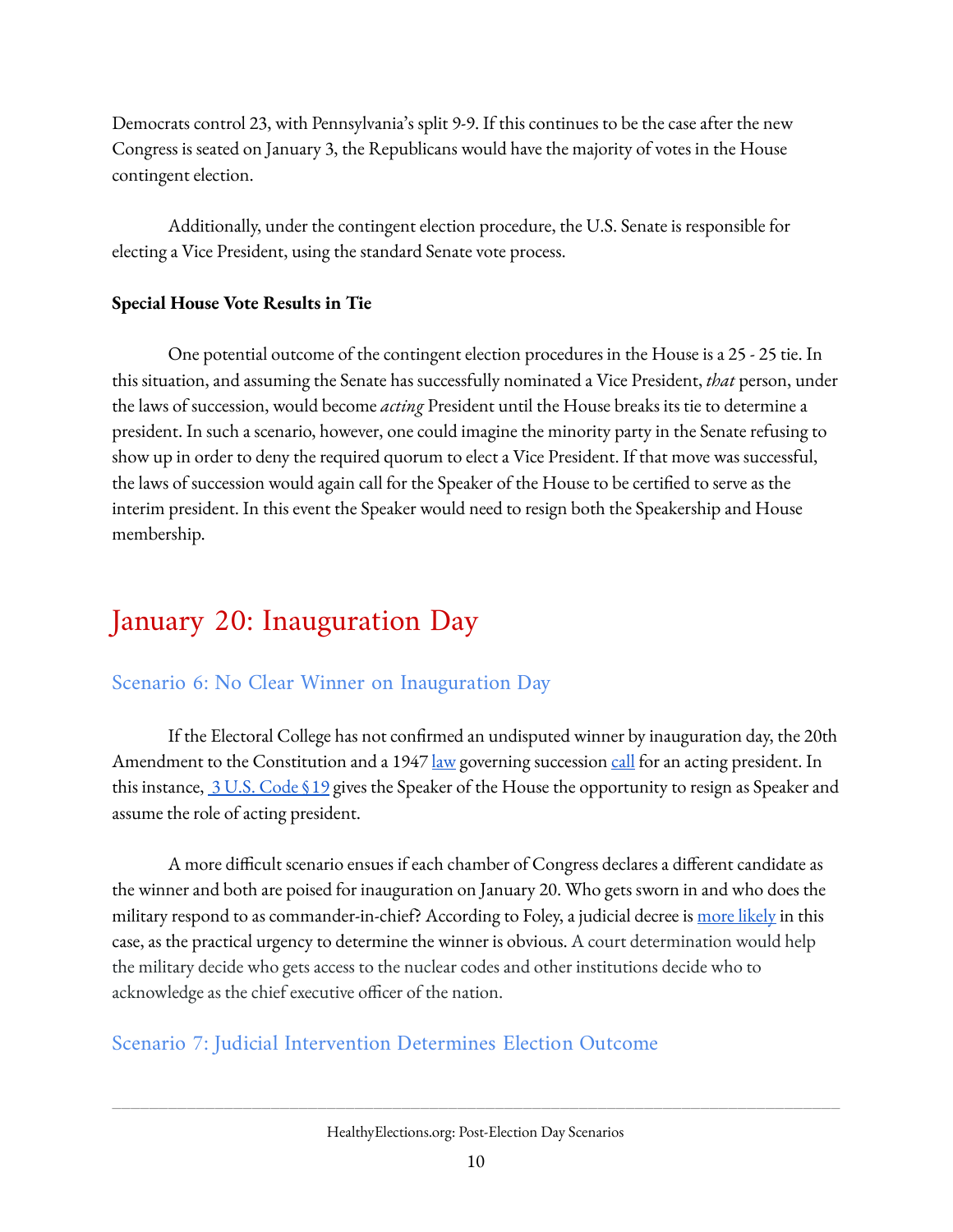Both Democrats and Republicans are already staffing up for the possibility of protracted legal battles, as the prospect of judicial intervention in determining the victor of the presidential election appears increasingly likely. In late September, President Trump [stated](https://www.npr.org/2020/09/23/916221894/trump-says-he-expect-election-results-to-end-up-at-supreme-court) he thinks the election "will end up in the Supreme Court." The U.S. Supreme Court has intervened before, in the deeply contested 2000 presidential election, and it came under [considerable](https://www.theatlantic.com/politics/archive/2010/11/just-how-bad-was-bush-v-gore/343247/) criticism for its perceived partisanship. And yet, it could play a decisive role once again.

The recent passing of Justice Ruth Bader Ginsburg and subsequent nomination by President Trump of Judge Amy Coney Barrett to the U.S. Supreme Court have intensified concern that the judiciary will become the decisive battleground between the two parties. In a recent U.S. Senate Judiciary Committee questionnaire, and during her confirmation hearing, Judge Barrett [refused](https://www.politico.com/news/2020/09/29/amy-coney-barrett-recuse-election-cases-423248) to pledge to recuse herself from any deliberation over the 2020 election that might come before the Supreme Court.

As Foley [argues](https://papers.ssrn.com/sol3/papers.cfm?abstract_id=3685392), if legal and constitutional uncertainty create a question about who the winner is that remains unresolved on inauguration day, January 20, a ruling from the U.S. Supreme Court may be essential. But this is a double edged sword. On one other hand, if two candidates assert the right to be inaugurated on January 20, the country might look to the Court to settle the matter peacefully. The court could weigh in on a variety of matters regarding Congress's role in verifying the electoral count. For example, there is the initial question of whether the Electoral Count Act is constitutional. Assuming it is, the court might also clarify some of the ambiguous provisions of the ECA.

Court intervention could result in a wide-scale perception that the judiciary has "stolen" the election or, if the Court's decision contravenes the popular vote, Americans' faith in our democratic system could be irrevocably harmed. But what is the alternative? The Court could balk at intervening, citing the Political [Question](https://www.law.cornell.edu/wex/political_question_doctrine#:~:text=Federal%20courts%20will%20refuse%20to,should%20not%20hear%20the%20issue.) Doctrine which requires courts to refrain from settling political disputes. Such lack of guidance could equally result in chaos, violence, and/or military control, and also undermine Americans' faith in our democracy.

# <span id="page-10-0"></span>A Presidential Candidate Dies

<span id="page-10-1"></span>Scenario 8: A Presidential Candidate Dies Before or After Election Day

**Before Election Day**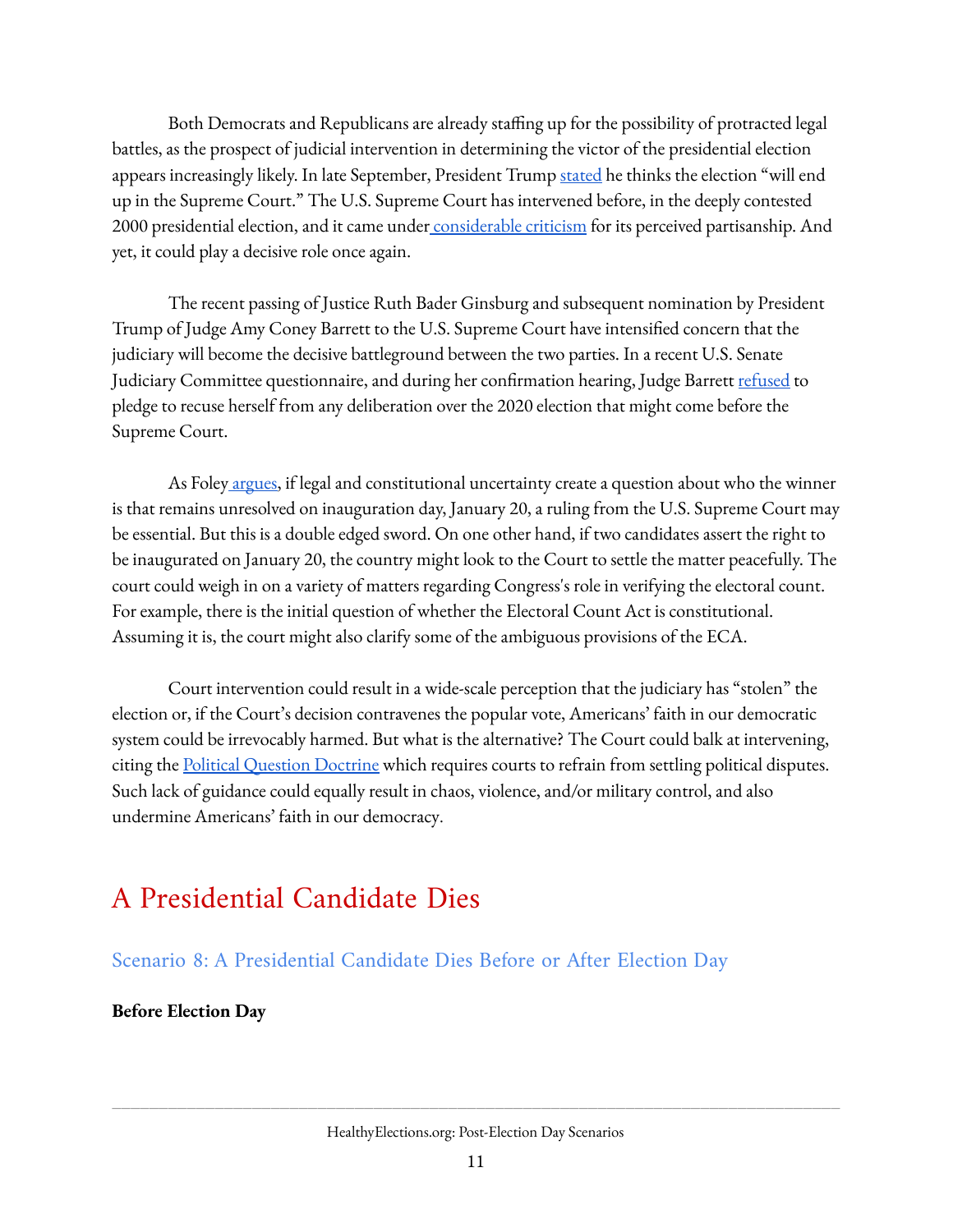Now, add to all this the possibility that a presidential candidate dies before taking office. The ages of both candidates for president this year put them at a higher risk of mortality, especially as the deadly COVID-19 pandemic continues to spread. Both candidates' age groups have roughly an  $11\%$ [mortality](https://www.cdph.ca.gov/Programs/CID/DCDC/Pages/COVID-19/COVID-19-Cases-by-Age-Group.aspx) rate from COVID-19. These factors force the country to contemplate a scenario where a presidential candidate or a president-elect, whether it be Trump or Biden, could die before taking office.

The major political parties each have rules for what happens when their candidate dies before Election Day. <u>[Rule](https://ballotpedia.org/Republican_National_Convention_rules,_2016#RULE_NO._9) 9</u> of the the 2016 Rules of the Republican Party states that, if a Republican candidate for president or vice president leaves the race due to "death, declination, or otherwise" after the national convention, the Republican National Committee (RNC) has the authority to fill a vacancy by a majority vote of its 168 members or by reconvening the national convention. For the Democrats, the [procedure](https://www.demconvention.com/wp-content/uploads/2020/08/FINAL-Permanent-Convention-Rules-of-Procedure-7.30.20.pdf) calls for the Democratic National Committee (DNC) chair to consult with Democratic leadership in Congress before reporting to the 447 members of the DNC who choose the new nominee.

As a result, the **[best-case](https://www.washingtonpost.com/politics/2020/10/02/were-final-stages-presidential-election-what-happens-if-candidate-withdraws-or-dies/) scenario** for either party is that the party is able to unify around a single replacement candidate. This might be difficult given that the rules allow splits even within states, if electors are not able to agree on a single candidate. Regardless, all the state [deadlines](https://ballotpedia.org/Ballot_access_for_presidential_candidates) to put a candidate's name on the ballot have already passed, so it is unlikely that a replacement candidate's name could appear on any ballots. The RNC or DNC might try to take this [battle](https://www.fjc.gov/content/getting-ballot) to court to ensure that their chosen replacement candidate gets on the ballot. But even if they succeeded, it is surely too close to the election to allow states time to print revised ballots, especially given the influx of mail-in voting. Thus, no matter who the committees choose, it is most likely that the deceased candidate's name would remain on the ballot. Effectively, then, a vote for the candidate whose name is on the ballot would be a vote for that party's slate of electors to make the final decision.

Another difficult dilemma could develop if this slate of electors is not able to agree on a candidate, whether on a state or national level. The result could be that none of the top presidential candidates is able to get a majority of the electoral votes. This becomes even more likely if some state laws force electors to cast their votes for an incapacitated candidate. In this event, pursuant to the [12th](https://constitutioncenter.org/interactive-constitution/amendment/amendment-xii) [Amendment](https://constitutioncenter.org/interactive-constitution/amendment/amendment-xii), the House would then have the power to choose a president following the contingent election procedure.

#### **After Election Day**

And what if a candidate dies after Election Day but before Inauguration Day? One scenario is that the candidate dies sometime between Election Day and the December 14th meeting of the